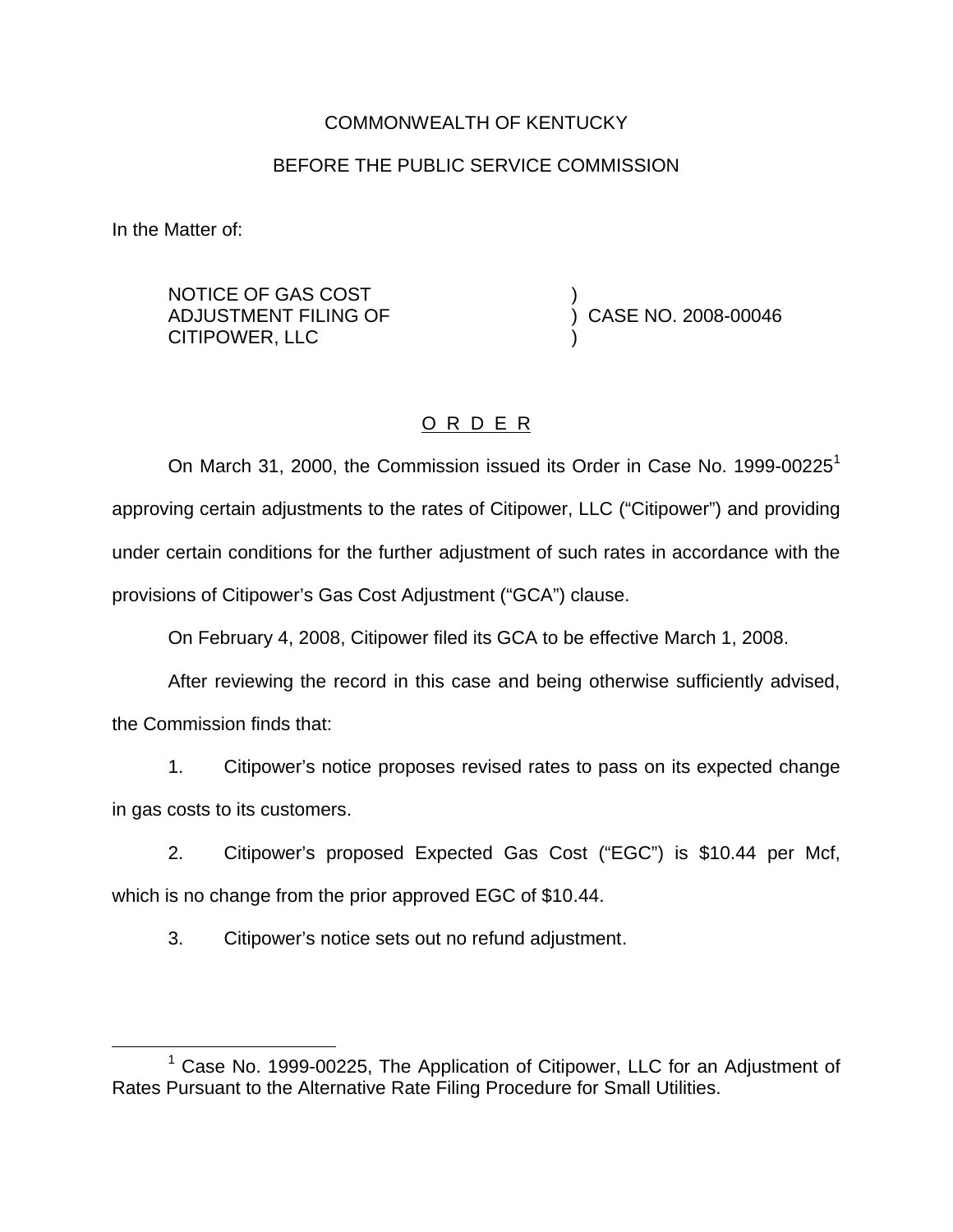4. Citipower's notice sets out a current quarter Actual Adjustment ("AA") of \$0 per Mcf. Citipower's total AA is (\$.4446) per Mcf, which is an increase of \$.3220 per Mcf from the previous total AA.

5. Citipower's notice sets out a current quarter Balance Adjustment ("BA") of \$.0339 per Mcf. Citipower used an incorrect factor and beginning balance in its calculation. Correcting for this error results in a current quarter BA of \$.0069 per Mcf. Citipower's total BA is \$.1260 per Mcf, which is an increase of \$.0069 per Mcf from its prior total BA. The Commission Staff's recalculation of the current quarter BA is attached as Appendix B.

6. These combined adjustments produce a GCA of \$10.1214, which is \$.3289 per Mcf more than the previous rate of \$9.7925.

7. The revised rates in Appendix A to this Order are fair, just and reasonable, and should be approved for billing for service rendered on and after March 5, 2008. Citipower did not provide sufficient notice for rates to be effective March 1, 2008.

IT IS THEREFORE ORDERED that:

1. Citipower's proposed rates are denied.

2. The rates in Appendix A to this Order are fair, just, and reasonable, and are approved for billing for service rendered on and after March 5, 2008.

3. Within 20 days of the date of this Order, Citipower shall file with the Commission its revised tariffs setting out the rates authorized herein.

Case No. 2008-00046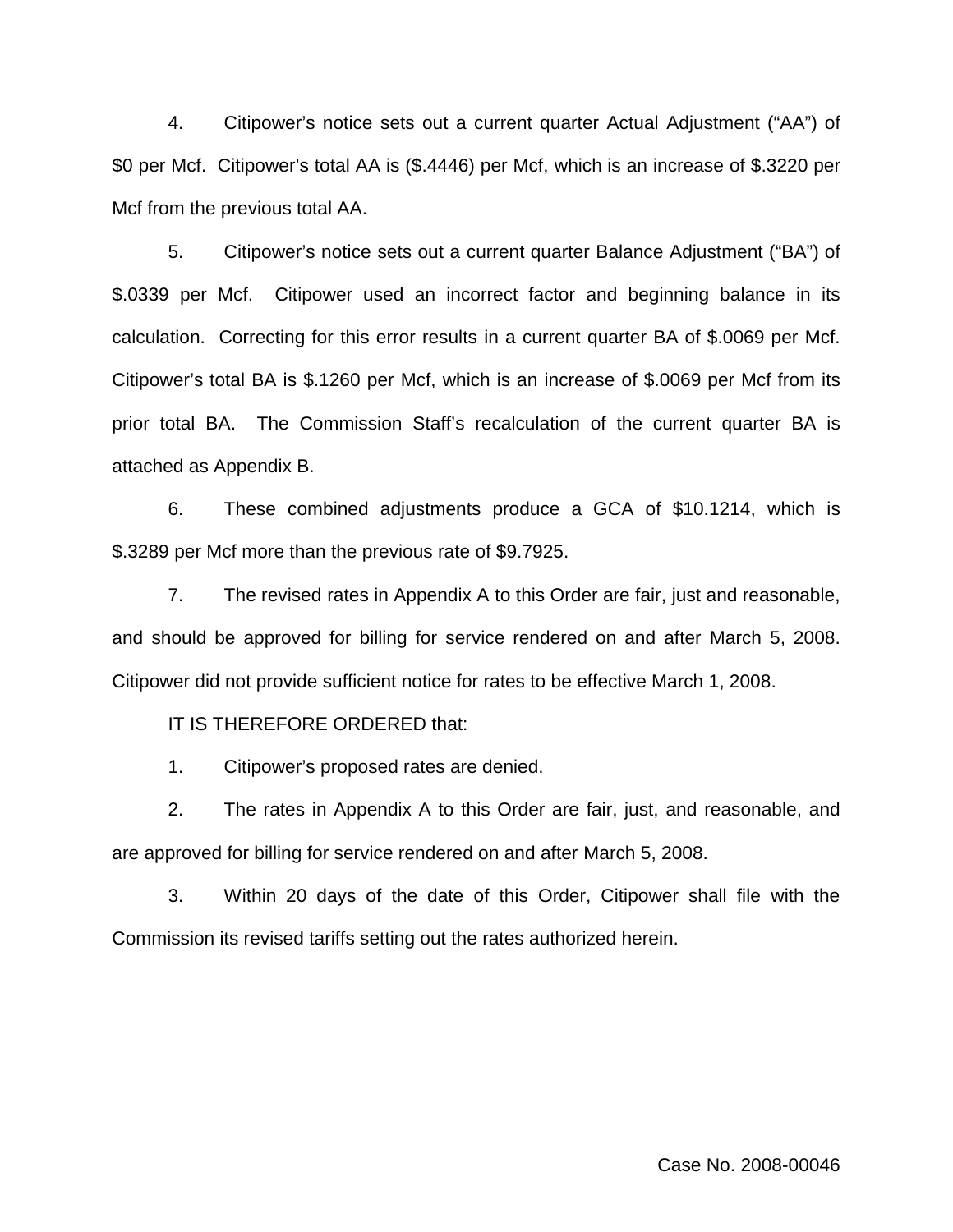Done at Frankfort, Kentucky, this 26<sup>th</sup> day of February, 2008.

By the Commission

ATTEST:

**Executive Director**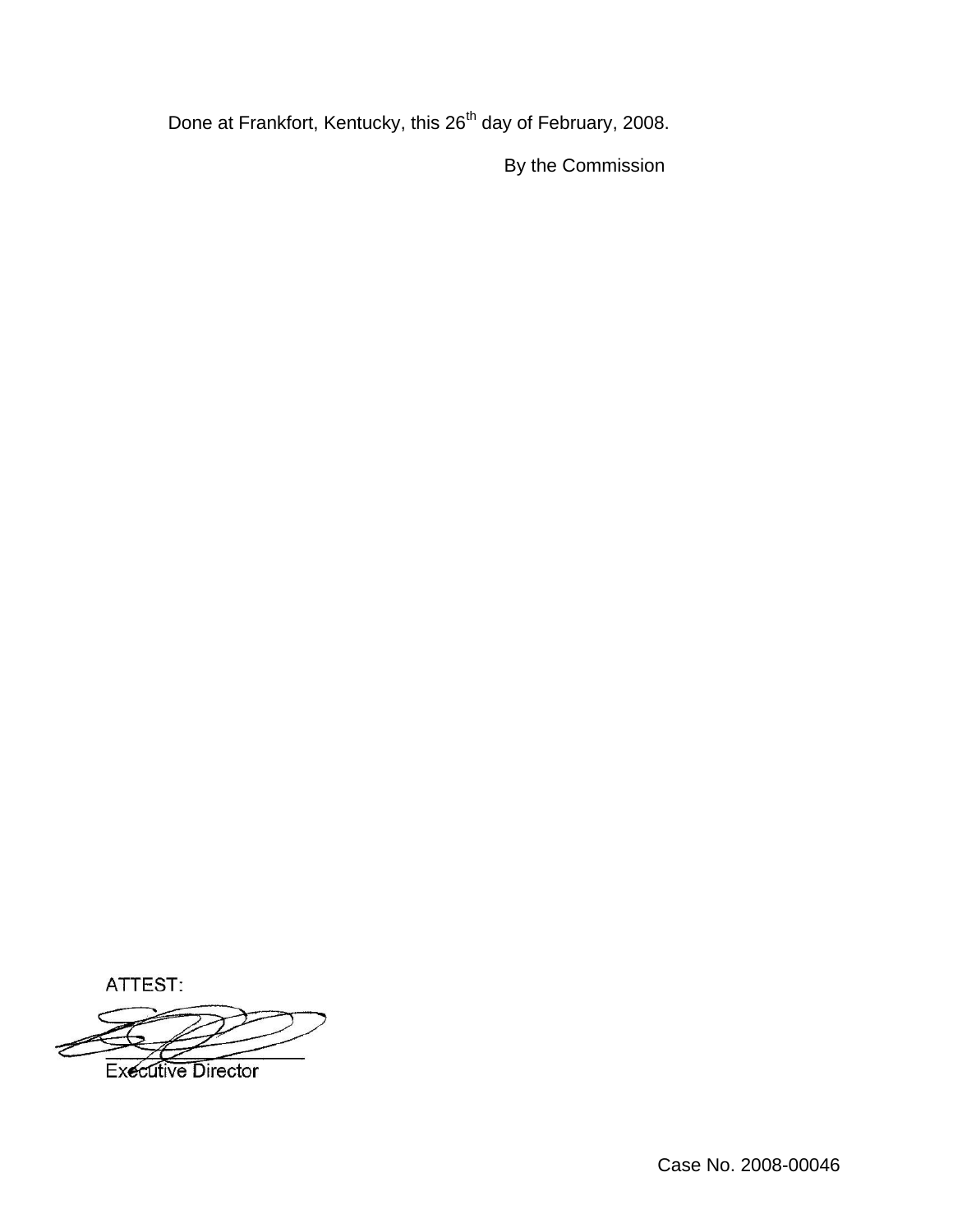### APPENDIX A

#### APPENDIX TO AN ORDER OF THE KENTUCKY PUBLIC SERVICE COMMISSION IN CASE NO. 2008-00046 DATED FEBRUARY 26, 2008

The following rates and charges are prescribed for the customers served by Citipower, LLC. All other rates and charges not specifically mentioned herein shall remain the same as those in effect under authority of the Commission prior to the effective date of this Order.

Residential and Commercial

|                 |                  | <b>Gas Cost</b><br>Recovery |           |  |  |  |
|-----------------|------------------|-----------------------------|-----------|--|--|--|
|                 | <b>Base Rate</b> | Rate                        | Total     |  |  |  |
| Volumetric Rate | \$6.4592         | \$10.1214                   | \$16.5806 |  |  |  |

The volumetric rate will apply to all Mcfs sold, subject to a minimum bill of \$5.00. In those cases where the usage applied to the volumetric rate results in an amount less than \$5.00, the customer will be charged the \$5.00 minimum.

#### Industrial and Institutional

|                 |                  | <b>Gas Cost</b><br>Recovery |           |  |  |
|-----------------|------------------|-----------------------------|-----------|--|--|
|                 | <b>Base Rate</b> | Rate                        | Total     |  |  |
| Volumetric Rate | \$5.4592         | \$10.1214                   | \$15.5806 |  |  |

The volumetric rate will apply to all Mcfs sold, subject to a minimum bill of \$5.00. In those cases where the usage applied to the volumetric rate results in an amount less than \$5.00, the customer will be charged the \$5.00 minimum.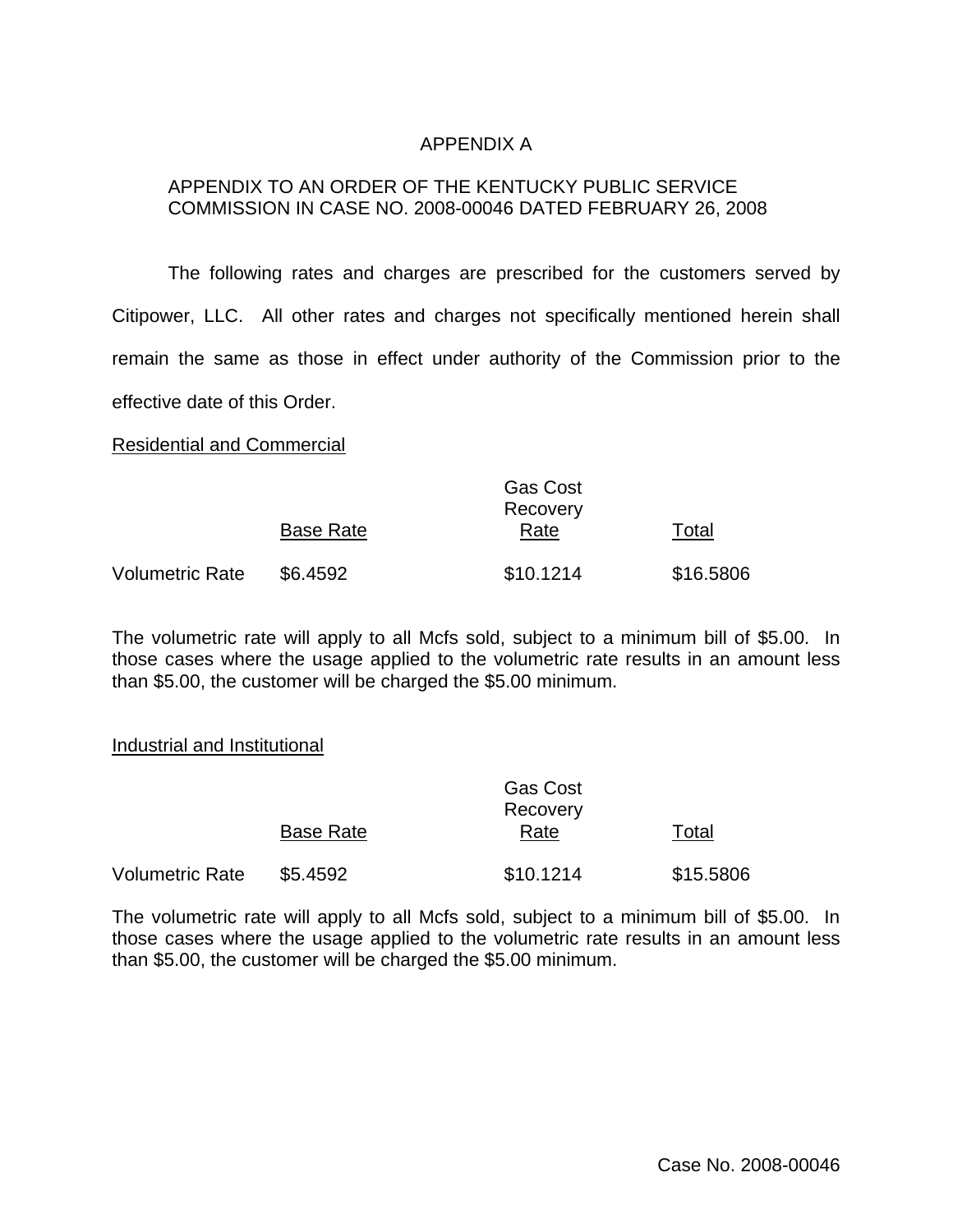# APPENDIX B

# APPENDIX TO AN ORDER OF THE KENTUCKY PUBLIC SERVICE COMMISSION IN CASE NO. 2008-00046 DATED FEBRUARY 26, 2008